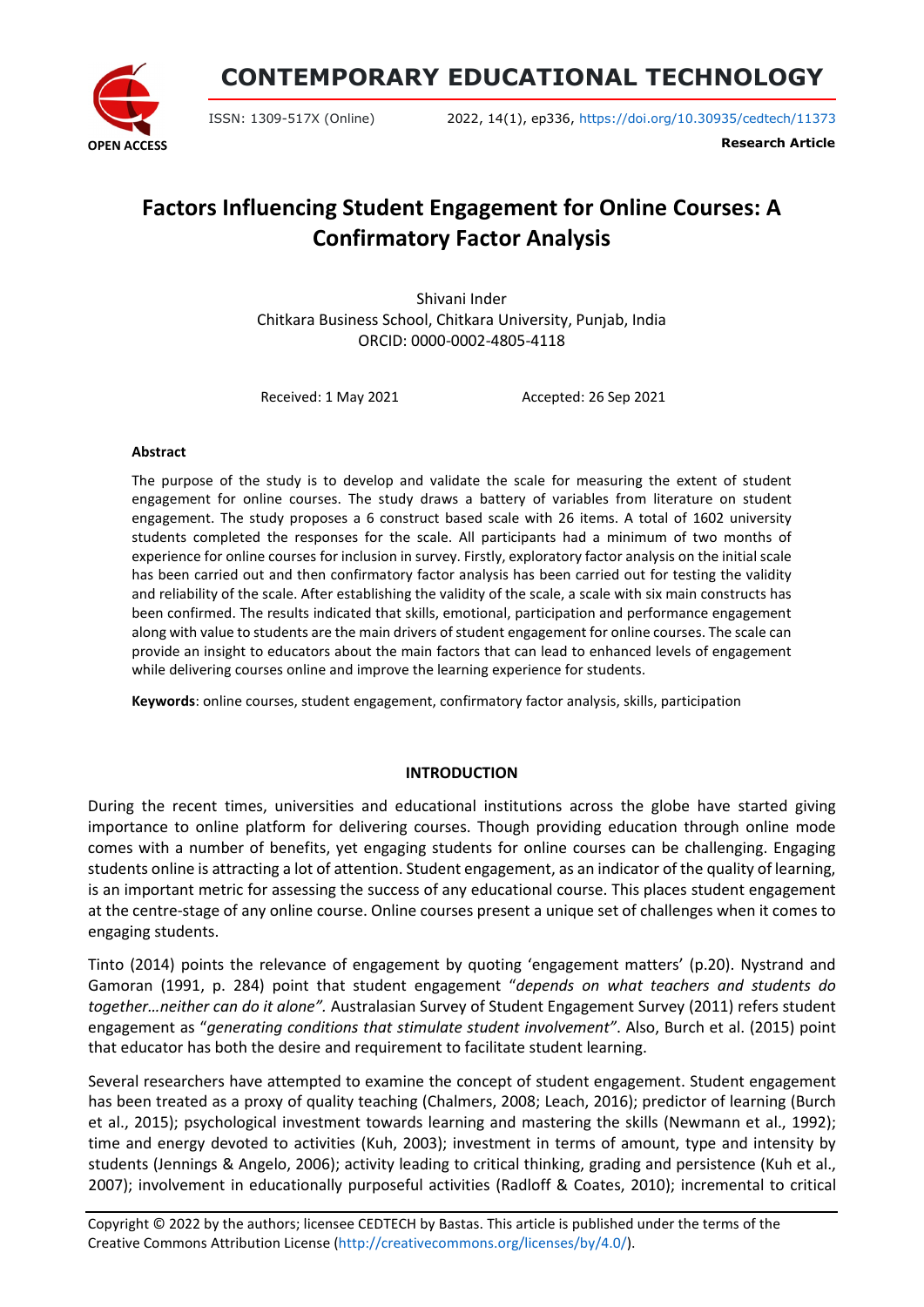thinking, reasoning, inquiry and intercultural effectiveness (Pascarella et al., 2010); byproduct of learning environment, time devoted towards work and effect on learning (Axelson & Flick, 2011); and reduce student departure intentions (Jackling & Natoli, 2011). It assists in connecting the students with learning (Kehrwald, 2008). Subsequently, Student engagement measures the efforts put in a course, the feelings involved in learning, connections made through the content, peer interaction, and gaining of skills related to participation, performance and emotions.

Student engagement is complex, multidimensional and contested construct, which has a number of supporting theories and plethora of reviews (Trowler & Trowler, 2010). Several studies have identified student engagement across multiple dimensions: behavioral, psychological, socio-cultural and holistic perspective (Kahu, 2013); or behavioral, emotional and cognitive (Blumenfeld & Paris, 2004).

Considering student engagement as a multidimensional phenomenon and construct, it issuggested as a black box (Hatch, 2012). Additionally, the complexity and incomplete discovery of the properties of construct can be highlighted (Astin, 1984; Bryson, 2014). Further, Bryson et al. (2010) suggest student engagement as actions taken by institution in 'engaging students' and the actions carried by students while learning in 'students engaging'. 'Engaging student' and 'students engaging' are indicated as process and outcome, respectively. Kahu and Nelson (2018) suggest the exploration of student engagement in different contexts.

The majority of prior studies have attempted to investigate student's satisfaction, or desire to use online learning while fewer studies have explored the factors leading to student engagement. The present study attempts to provide an insight on what engages students on online courses for Indian students who belong to urban and semi-urban areas. The study develops a scale for measuring the student engagement on online courses.

The rest of the study is structured as follows. Section *Literature Review* discusses the related literature. Section *Methodology* presents the data and methodology. Section *Results* provides the results and analysis, with discussion in Section *Implications*. Finally, Section *Limitations and Scope for Future* indicates the implications of the study.

#### **LITERATURE REVIEW**

The concept of student engagement can be traced back to 1930s where Student engagement is presented as time spent on work and effect on learning by Ralph Tyler (Axelson & Flick, 2011). Earlier studies focused on 'Student Departure Theory' (Tinto, 1975), 'Quality of Student's efforts' (Pace, 1980), 'Student Involvement Theory' (Astin, 1984). These studies observe student engagement from the lens of student involvement, which in turn is considered as function of investment in physical and psychological energy, along with personal development. Student involvement theory underpins the theoretical foundation in management theory. Further, focusing on the employee engagement, Kahn (1990) argues that engaged employees devote more emotional, physical and cognitive resources while performing their roles in the organization. Handelsmann et al. (2005) identify engagement at the levels of skills, emotions, participation and performance as four major factors contributing toward student engagement. Further, Kahu (2013) stretches the dimensions of student engagement to behavioral, psychological and socio-cultural axis, by extending transition theory and cultural studies.

Transition theory brings in focus the challenge faced by students while transitioning from school environment to higher education institutes. Thus, transition flipsthe perspective presented in Student involvement theory. Kahu (2013) suggests student engagement happens at the interface provided at the intersection point of student factors and institutional factors. He ropes in the behavioral, psychological and socio-cultural approach to student engagement via cultural dimensions. Educational researchers attempt to merge management theory with theoretical approach to merge management theory with theoretical approach to present dimensions to student engagement. Burch et al. (2015) modify the Rich et al.'s (2010) employee engagement scale and present four main components of student engagement to "*emotional engagement, physical engagement, cognitive engagement in class and cognitive engagement out of class"*. Dixson (2015)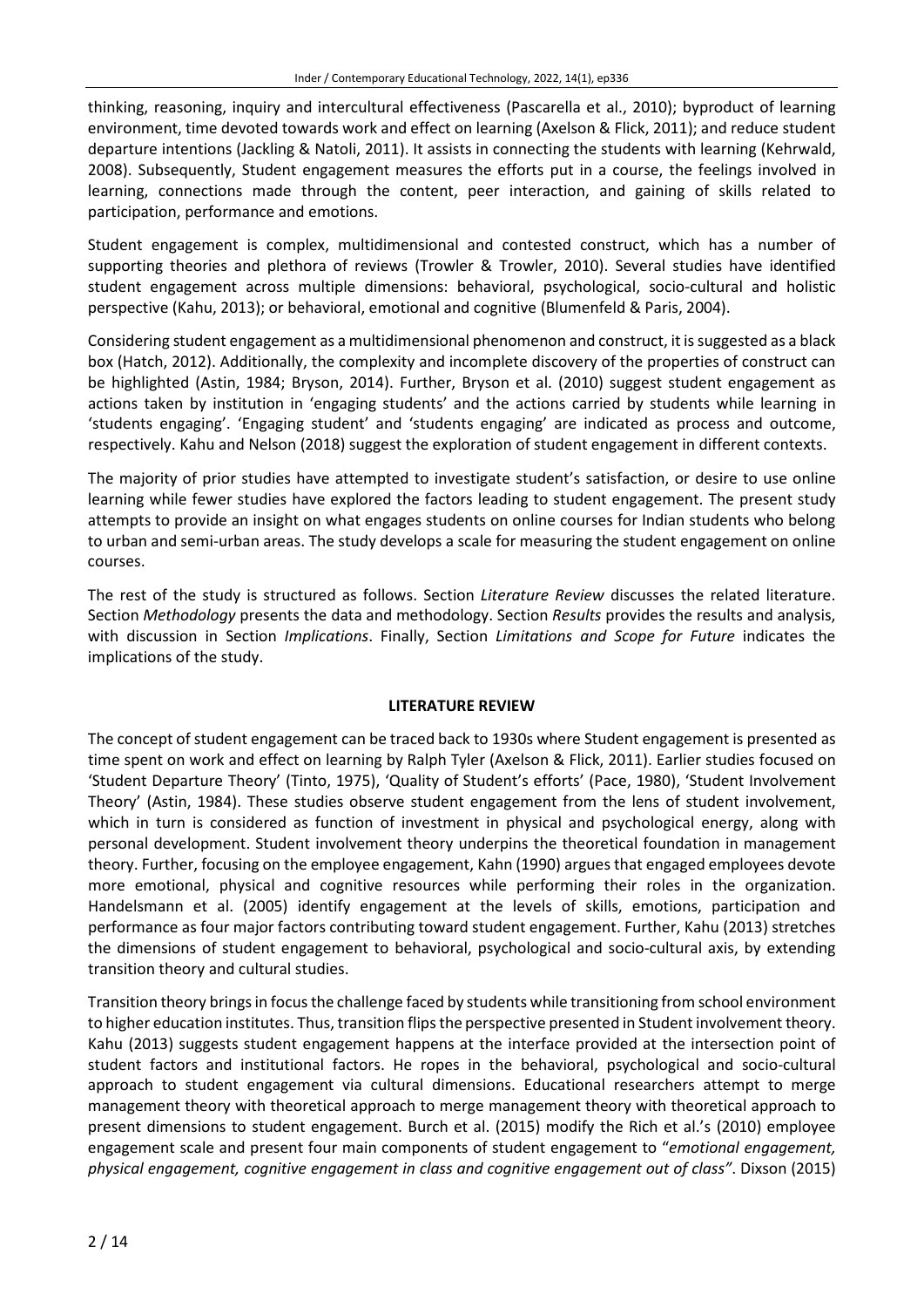

**Figure 1.** Theoretical dimensions for student engagement

expands Handelsmann et al's work (2005) with an 'Online Student Engagement' Scale. He distributes items across four broad factors, i.e., skills, emotion, participation and performance. Further, Kahu and Nelson (2018) contribute by emphasizing the importance of educational interface facilitiesin bringing the interaction of institutional factors and student factors to influence student's engagement. Subsequently, they add educational interface to Kahu's(2013) framework. Drawing from the work of Handelsmann et al. (2005), Rich, LePine and Crawford (2010), Burch et al. (2015), Dixson (2015) and literature, we discuss the student engagement across the six different dimensions of skills, emotional, cognitive, participation, performance and value.

# **Skills Engagement (SE)**

Skills engagement as a construct for student engagement focuses on the efforts put in by student during the course. Astin (1984) points that student engagement must lead to efforts that contribute in achieving the course objectives. Skills engagement refer to making efforts regularly to study, reading the course material, making class notes, organizing the content of course, listening and reading carefully, taking notes, making presentations and attending video sessions (Dixson, 2015). Handelsman et al. (2005) suggest skills engagement as what students "do", and include reading course material, and making efforts to learn. It gets reflected in questions raised in class, receiving of tutor lectures and attendance in supplemental review sessions.

Subsequently, students prefer to earn their degree and thus, engagement tends to hold positive association with time taken to complete the degree. Greater the efforts put in by student in the course, greater would be retention and achievement.

# **Emotional Engagement**

Emotional engagement refers to the learners' emotions about learning (Marks, 2000). It elaborates with the emotions, interest in class activities and towards peer, course, instructor and learning experience (Fredricks et al., 2004). When students find course interesting and gain the ability to apply it to their own lives (Handelsmann et al., 2005; Dixson, 2015), then they feel more emotionally engaged with the course. Engaging students emotionally brings in more effort, makes the courses more interesting to students and increase the desire to learn (Dixson, 2015). Moreover, the assignment appears to be more engaging and unique to students (Purinton & Burke, 2019). Positive emotions stimulate learning and enhance cognition, attention and lead to action (Williams et al., 2013); and, instructors can cultivate emotional engagement among students (Black & Allen, 2018).

# **Cognitive Engagement**

Cognitive Engagement considers how students approach learning and how their experiences lead to learning (Biggs 1987). It refers to how student interpret their environment and their own selves (Corno & Mandinach, 1983); integration of student motivation and strategies towards learning course objectives (Richardson & Newby, 2006). Cognitive engagement indicate behavioral perspective which refer to student's response to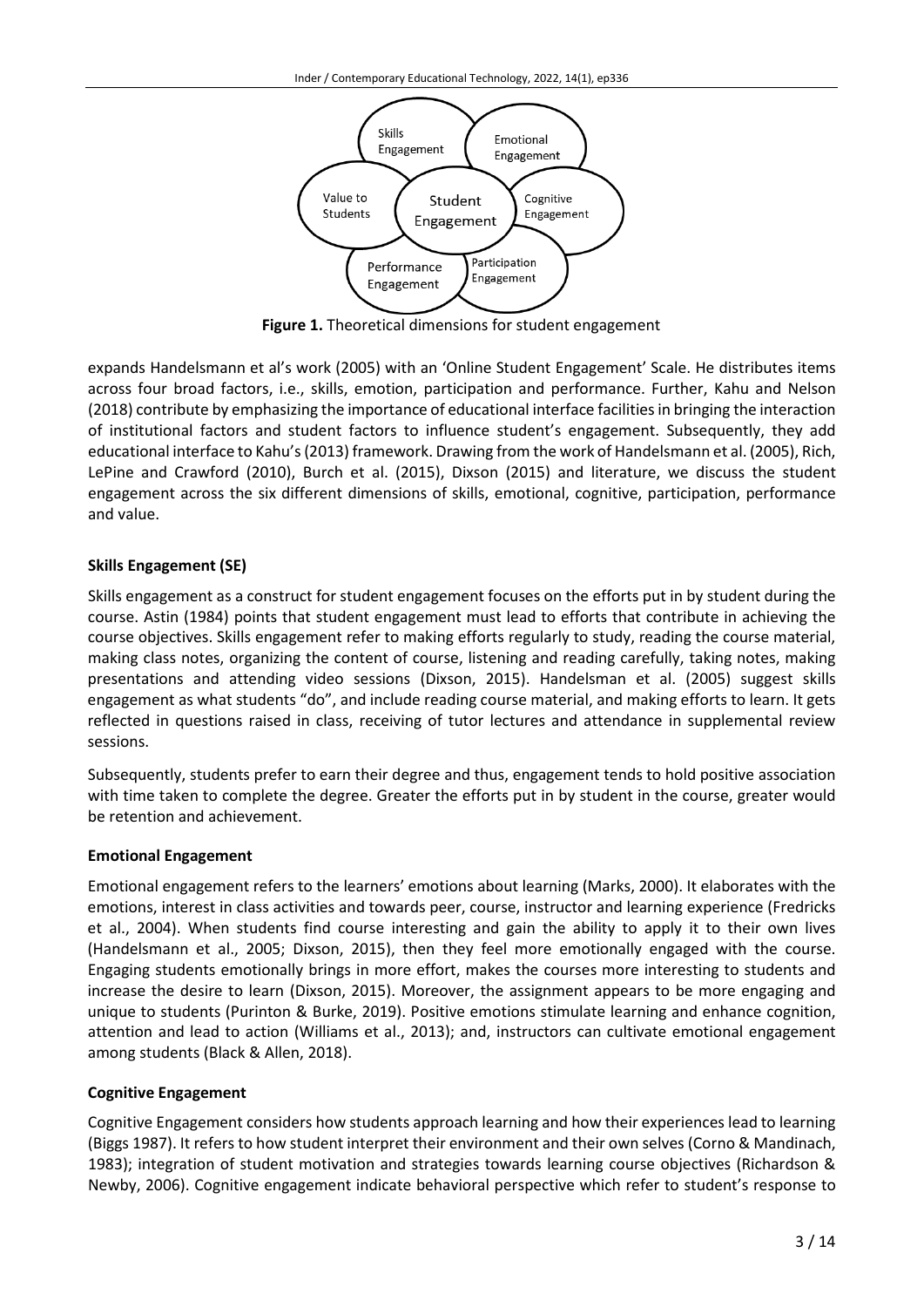self-regulation and effective use of deep learning strategies (Fredricks et al., 2004; Park & Yun, 2017). Further, taking more responsibility for learning (Richardson & Newby, 2006), extending investment in learning and active participation require cognitive interpretations (Meyer, 2014). Therefore, Cognitive engagement may encourage greater student engagement across all dimensions of learning process.

### **Participation Engagement**

Students learn when they interact with peers and instructors, i.e., social interaction. According to Handelsman et al. (2005), participation engagement deals with interaction with peers and enjoying the content of the course. Social interaction cultivates social engagement which leads to social construction of knowledge and positively influences the satisfaction level of student (Drouin, 2008). Further, with multi-level interactions, resource sharing and activities involving higher order thinking abilities, student can develop competencies on online learning environments (Oliveira et al., 2011). Dixson (2015) suggests having fun on online chats & conversations, participating in online forums, helping fellow students, posting regularly in online forums increase the participation engagement. Online courses must develop an environment which encourages building social circle, community and fruitful interactions (Bigatel et al., 2012). Whereas Ragusa and Crampton (2018) point that providing exercises like tick box etc., only distract and detract the students from their academic success rather than engaging them.

### **Performance Engagement**

Performance engagement points towards the student's efforts in getting good grades and performing well on assignments. Student's desire and goal to achieve success in the course reflects the participation engagement (Dixson, 2015; Handelsman et al., 2005). Participation involves all the suspense, excitement, opportunity of earning grades and being successful in course. Higher levels of participation engagement motivate students to earn good grades (Dixson, 2015; Hofer, 2004; Rocca, 2010). Subsequently, it indicates towards the student's desire to perform well and achieve successful completion of course.

#### **Value to Students**

Purinton and Burke (2019) suggest measurement of perceived value of assignments to students as a dimension of student engagement. Perceived value to students assesses whether the students find the assignments to be unique, unusual and creative enough to bring value to the course. Also, the curriculum design must align the learning outcomes, activities and assessment with Providing value beyond the textbook increases student engagement (Graeff, 2010), as it provides active learning and higher thinking opportunities to students. The student derives value from the engagement in an online course when the course acts as a bridge between the student and study material (Dixson, 2015), engages in higher order thinking skills to apply the concepts in real world problems (Handelsman et al, 2005, Koohang et al, 2016).

#### **METHODOLOGY**

There is lack of consistency among the existing student engagement studies for online learning. Student engagement for online courses has become critical element for universities delivering online education. The study aims to develop a scale for assessing the level of student engagement for online courses for university students.

#### **Questionnaire Design and Measurements**

The study develops a questionnaire which focuses on six constructs collected from literature addressing student engagement (See **Table 1**). The proposed instrument was reviewed by three experts in the field of education. Six experts in the field of education are requested to review the questionnaire. All experts hold more than ten years of experience in teaching at university level and are suitably qualified (with Ph.D) to review the content of items included questionnaire. For establishing the content validity of the instrument, we calculated content validity indices, i.e., item level content validity index (I-CVI), scale-level content validity index based on average method (S-CVI/Ave) and scale-level content validity index based on universal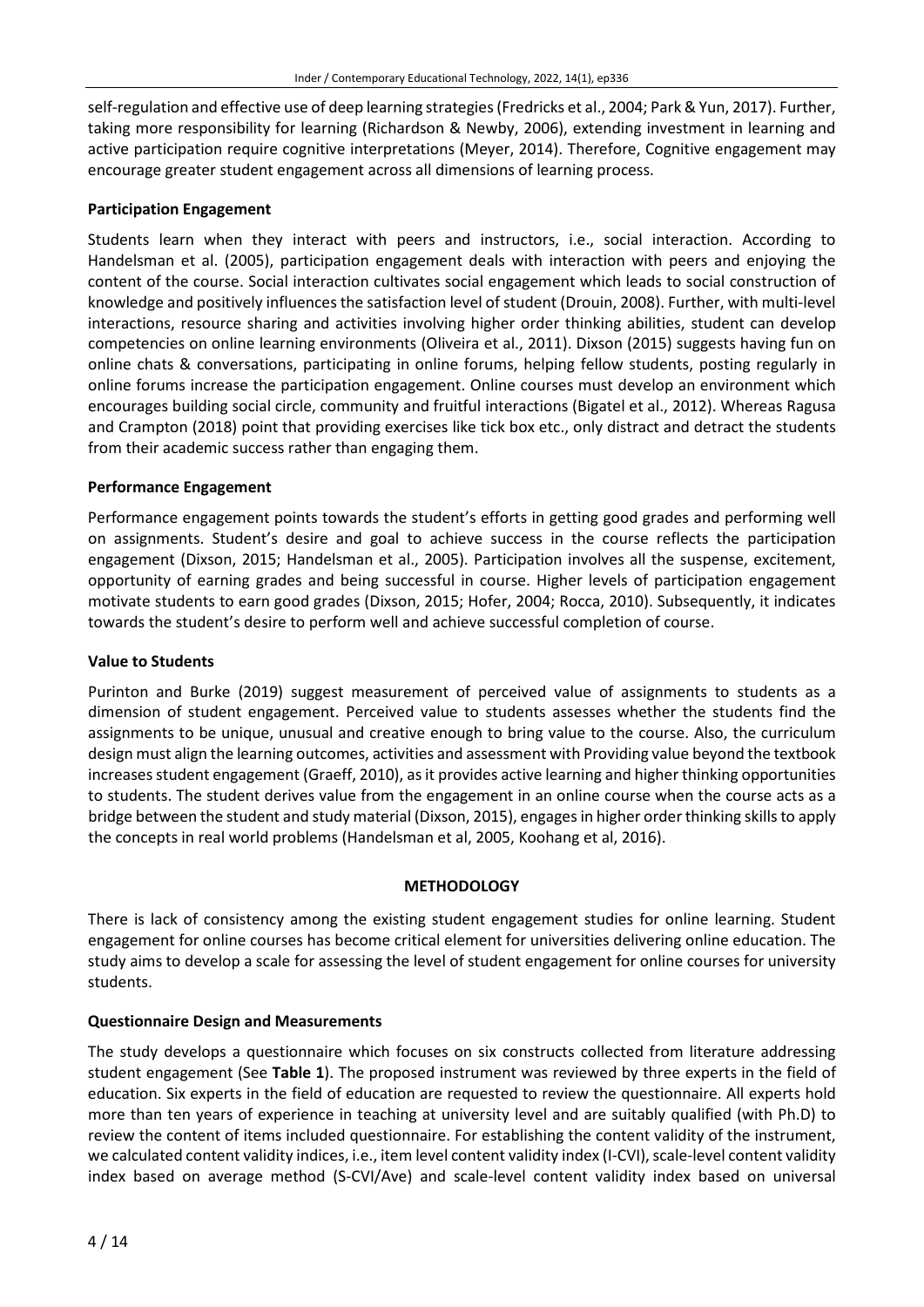| Main constructs           | Source                                                                                    |
|---------------------------|-------------------------------------------------------------------------------------------|
| Skills Engagement         | Astin (1984), Handelsman et al. (2005); Dixson (2015)                                     |
| <b>Efforts Engagement</b> | Marks (2000), Fredricks et al. (2004), Handelsman et al. (2005), Dixson (2015), Black and |
|                           | Allen (2018), Purinton and Burke (2019)                                                   |
| Cognitive Engagement      | Corno and Mandinach (1983), Fredricks et al. (2004), Richardson and Newby (2006),         |
|                           | Meyer (2014), Park and Yun (2017)                                                         |
| Participation Engagement  | Handelsman et al. (2005), Drouin (2008), Oliveria et al. (2011), Bigatel et al. (2012),   |
|                           | Dixson (2015)                                                                             |
| Performance Engagement    | Handelsman et al. (2005), Rocca (2010), Dixson (2015)                                     |
| Value to Students         | Handelsman et al. (2005), Graeff (2010), Dixson (2015), Koohang et al. (2016), Purinton   |
|                           | and Burke (2019)                                                                          |

**Table 1.** Main constructs on which online student engagement is based

*(Source: author's compilation)*

#### **Table 2.** Content validity indices

| Items        | $I-CVI$      |
|--------------|--------------|
| $\lambda11$  | $\mathbf 1$  |
| $\lambda12$  | $\mathbf 1$  |
| $\lambda13$  | $\mathbf 1$  |
| $\lambda14$  | $\mathbf{1}$ |
| $\lambda15$  | $\mathbf 1$  |
| $\lambda$ 21 | $\mathbf 1$  |
| $\lambda$ 22 | $\mathbf{1}$ |
| $\lambda$ 23 | $\mathbf 1$  |
| $\lambda$ 24 | $\mathbf{1}$ |
| $\lambda$ 25 | $\mathbf 1$  |
| $\lambda26$  | $\mathbf 1$  |
| $\lambda$ 27 | 0.833        |
| $\lambda31$  | $\mathbf 1$  |
| $\lambda$ 32 | $\mathbf{1}$ |
| $\lambda$ 33 | $\mathbf 1$  |
| $\lambda$ 34 | $\mathbf{1}$ |
| $\lambda$ 41 | $\mathbf{1}$ |
| $\lambda$ 42 | $\mathbf 1$  |
| $\lambda$ 43 | $\mathbf{1}$ |
| $\lambda51$  | $\mathbf 1$  |
| $\lambda$ 52 | $\mathbf 1$  |
| $\lambda$ 53 | $\mathbf 1$  |
| $\lambda54$  | 0.8333       |
| $\lambda61$  | $\mathbf 1$  |
| $\lambda$ 62 | $\mathbf{1}$ |
| $\lambda$ 63 | 0.8333       |
| λ64          | $\mathbf 1$  |
| S-CVI/Ave    | 0.9815       |
| S-CVI/UA     | 0.8889       |

agreement method (S-CVI/UA) (Polit and Beck, 2006). CVI is a measure to assess the inter-expert agreement and assessthe scale The calculated values for the indices are above the threshold value of 0.80 forsix experts (Lynn, 1986, Polit & Beck, 2006; Polit et al., 2007; Yusoff, 2019) (See **Table 2**). The responses for each item have been collected on 5-point Likert scale (with 1(strongly disagree) to 5(strongly agree)). A pilot survey with 364 respondents was examined. On the basis of the results of the pilot survey, items with a loading of less than 0.50 are removed from the questionnaire and the revised average variance explained is calculated. Random sampling has been used for the purposes of current study. The participation in the survey is voluntary and the survey was conducted over the period of three months from Jan 2021 to March 2021. A total number of 1800 questionnaires are circulated. We obtained total 1602 questionnaires valid to be used for further analysis. The inclusion criteria for respondent were that the respondent should have minimum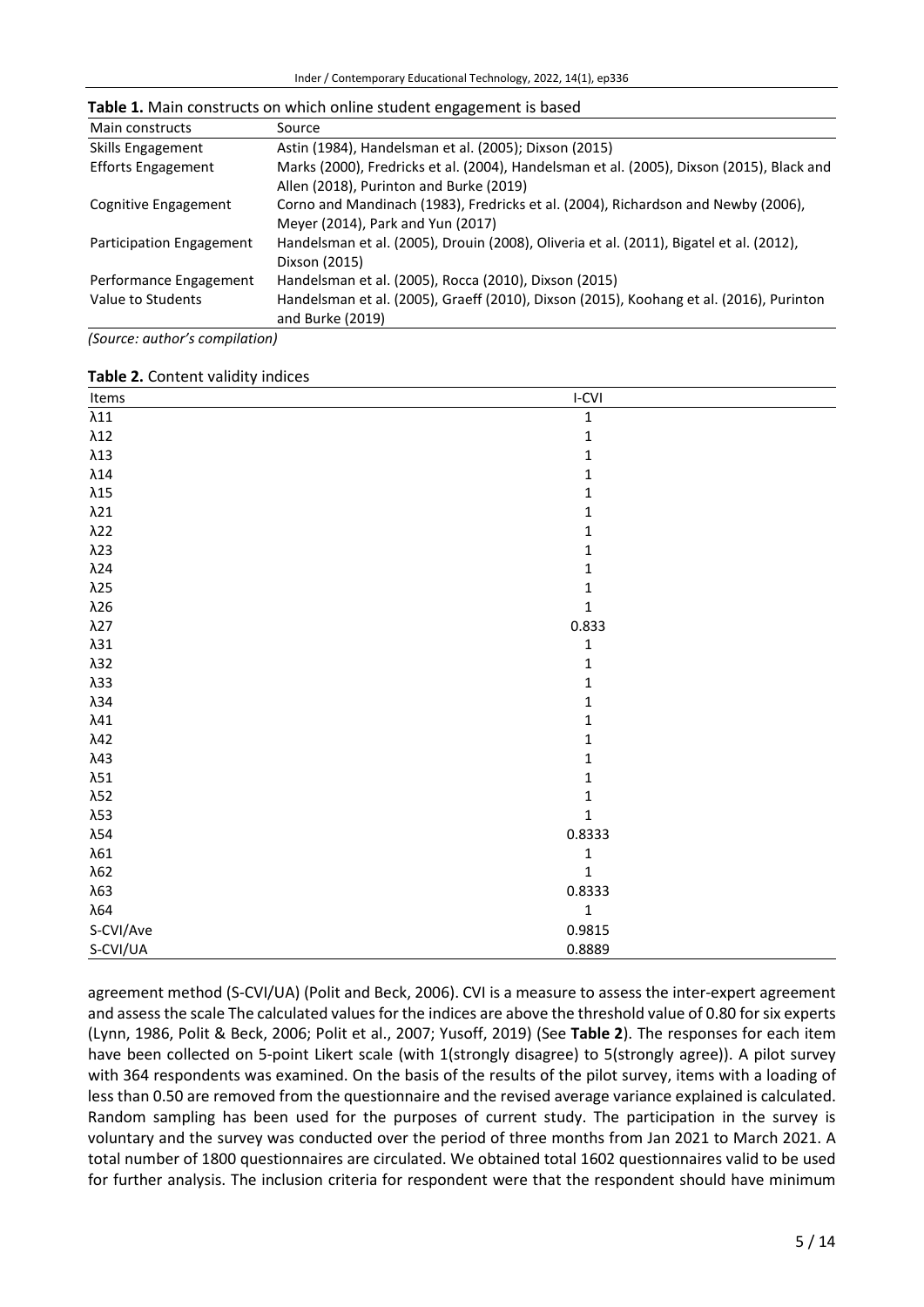| Table 3. Participants' information |  |
|------------------------------------|--|
| Λσρ                                |  |

| Age                                   | N(%)        |
|---------------------------------------|-------------|
| 18-20                                 | 944(58.9%)  |
| $20 - 24$                             | 658 (41.1%) |
| Previous experience on online courses | N(%)        |
| 2 months                              | 529 (33.0%) |
| 2 -6 months                           | 833 (51.9%) |
| 6-12 months                           | 175 (10.9%) |
| More than 12 months                   | 65 (4.0%)   |

| Age   | N(%)        | Gender | N(%)        |
|-------|-------------|--------|-------------|
| 18-20 | 944(58.9%)  | Male   | 848 (52.9%) |
| 20-24 | 658 (41.1%) | Female | 754 (47%)   |
|       |             |        |             |

*(Source: author's compilation)*

#### **Table 4.** Descriptive information of the constructs used in the research model

| Construct                                     | Mean  | <b>Standard Deviation</b> |
|-----------------------------------------------|-------|---------------------------|
| Skills Engagement (SE)                        | 3.285 | 0.215                     |
| Emotional Engagement (EE)                     | 2.692 | 0.304                     |
| Cognitive Engagement (CE)                     | 3.586 | 0.194                     |
| Participation Engagement (PE)                 | 3.181 | 0.246                     |
| Performance Engagement (PeE)                  | 3.511 | 0.147                     |
| Value to Students (VS)                        | 2.378 | 0.207                     |
| Complete Questionnaire                        | 3.059 | 0.522                     |
| $\overline{a}$ $\overline{a}$<br>$\mathbf{1}$ |       |                           |

*(Source: author's compilation)*

#### **Table 5.** Results of parallel anaylsis

| Component | Adjusted Eigenvalue | Unadjusted Eigenvalue | <b>Estimated Bias</b> |
|-----------|---------------------|-----------------------|-----------------------|
|           | 4.543               | 4.952                 | 0.408                 |
| 2         | 3.261               | 3.610                 | 0.349                 |
| 3         | 2.651               | 2.955                 | 0.304                 |
| 4         | 2.274               | 2.540                 | 0.265                 |
| 5         | 1.854               | 2.085                 | 0.231                 |
| 6         | 1.595               | 1.795                 | 0.199                 |

*(Source: author's compilation)*

two months of experience with online courses. **Table 3** presents the demographic information for the survey respondents.

#### **RESULTS**

#### **Descriptive Analysis**

Descriptive statistics of the constructs employed in the research model are summarized and presented in **Table 4**. The mean values for the constructs obtained through exploratory factor analysis range from 2.378 to 3.586.

#### **Exploratory Factor Analysis**

To support the factorability on the basis of correlation matrix, the Kaiser-Meyer-Olkin value is found to be 0.834. The value obtained is well above the acceptable threshold level of 0.60 (Kaiser, 1974). Also, the results for Bartlett's test of sphericity are found satisfactory (Bartlett, 1954) (See **Table 6**). The results from the Exploratory factor analysis are shown in **Table 5**. Parallel analysis was employed to discover the number of factors to be retained (Williams et al., 2010). The results obtained from Horn's parallel analysis for component retention are shown in **Table 5** and **Figure 2**. With adjusted eigenvalues >1 (Dinno, 2009) suggests 6 factors to be retained for further analysis Further, the results obtained by applying 'Maximum Likelihood' estimation through 'varimax' rotation, the factor structure explained 57.4% of the variance. The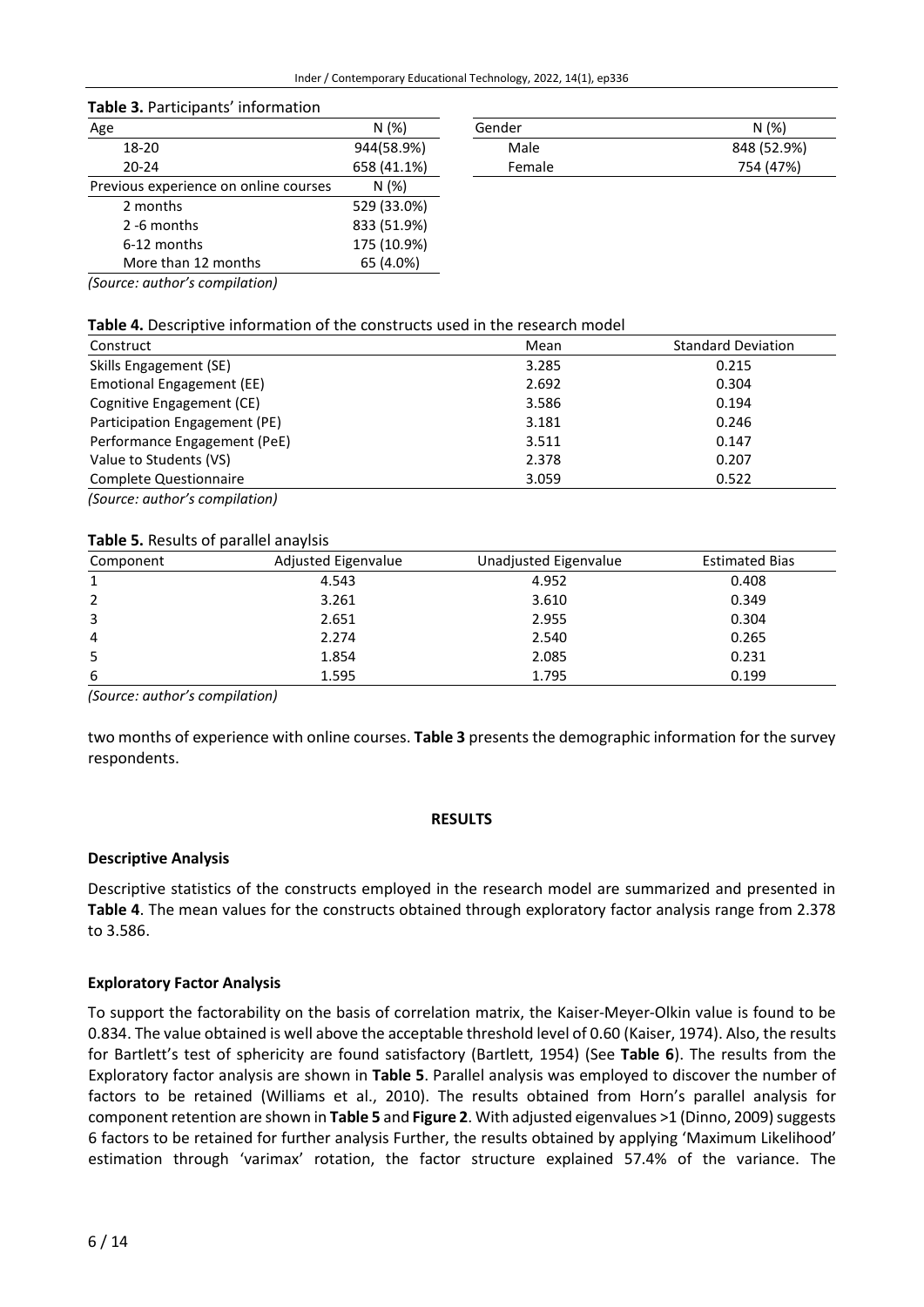| <b>Table 6. KMO test and Bartlett's test results</b> |          |  |  |  |
|------------------------------------------------------|----------|--|--|--|
| Particular                                           | Value    |  |  |  |
| Kaiser-Meyer-Olkin Test                              | 0.834    |  |  |  |
| Bartlett's test of sphericity                        |          |  |  |  |
| $v^2$                                                | 7496.244 |  |  |  |
| df                                                   | 351.000  |  |  |  |
| p-value                                              | 0.0001   |  |  |  |

*<sup>(</sup>Source: author's compilation)*



communalities for the items in the solution were found to be satisfactory which indicated enough variance captured by components.

Factor loadings for the items range from 0.538 to 0.909 and we found no evidence of cross loadings (See **Table 7**). So, the initial solution obtained from the exploratory factor analysis show a total of six constructs: Social Engagement (SE) (contains 5 items); Emotional Engagement (EE) (contains 7 items); Cognitive Engagement (CE) (contains 4 items); Performance Engagement (PE) (contains 3 items); Participation Engagement (PeE) (contains 4 items) and Value to Students (VS) (contains 4 items) with 27 error terms (e1 to e27). All the factors suggest satisfactory loadings on the constructs.

| Construct                                                          | Item label   | Item detail                                                           |       | Factor Loading Communalities |
|--------------------------------------------------------------------|--------------|-----------------------------------------------------------------------|-------|------------------------------|
| <b>Skills</b>                                                      | $\lambda$ 11 | Feel intensity in working                                             | 0.758 | 0.419                        |
| Engagement                                                         | $\lambda$ 12 | Put in my full efforts                                                | 0.68  | 0.521                        |
| (SE)                                                               | $\lambda$ 13 | Devote efforts and energy                                             | 0.842 | 0.279                        |
|                                                                    | $\lambda$ 14 | Give my all to perform                                                | 0.728 | 0.452                        |
|                                                                    | λ15          | Work hard to complete the tasks                                       | 0.71  | 0.466                        |
| Emotional                                                          | $\lambda$ 21 | Enthusiasm toward class/course                                        | 0.657 | 0.53                         |
| Engagement                                                         | $\lambda$ 22 | Feel interested in learning                                           | 0.749 | 0.419                        |
| (EE)                                                               | $\lambda$ 23 | Feel proud on completing tasks, assignments                           | 0.751 | 0.433                        |
|                                                                    | $\lambda$ 24 | Feel excited in attending all session/ Feel energetic<br>during class | 0.775 | 0.395                        |
|                                                                    | $\lambda$ 25 | Find assignments and tasks engaging                                   | 0.782 | 0.377                        |
|                                                                    | $\lambda$ 26 | Find the course relevant to my life                                   | 0.737 | 0.437                        |
|                                                                    | $\lambda$ 27 | The way to draw students into the class is effective                  | 0.716 | 0.472                        |
| Cognitive                                                          | λ31          | Feels focused during class                                            | 0.621 | 0.591                        |
| Engagement                                                         | $\lambda$ 32 | Absorbed during class discussion                                      | 0.909 | 0.172                        |
| (CE)                                                               | λ33          | Concentrate well during class                                         | 0.863 | 0.251                        |
|                                                                    | λ34          | Devote attention to discussion and activities                         | 0.717 | 0.478                        |
| $\ell$ consistent in the subsequent of $\ell$ is the set of $\ell$ |              |                                                                       |       |                              |

**Table 7.** Results for exploratory factor analysis

*(Source: author's compilation)*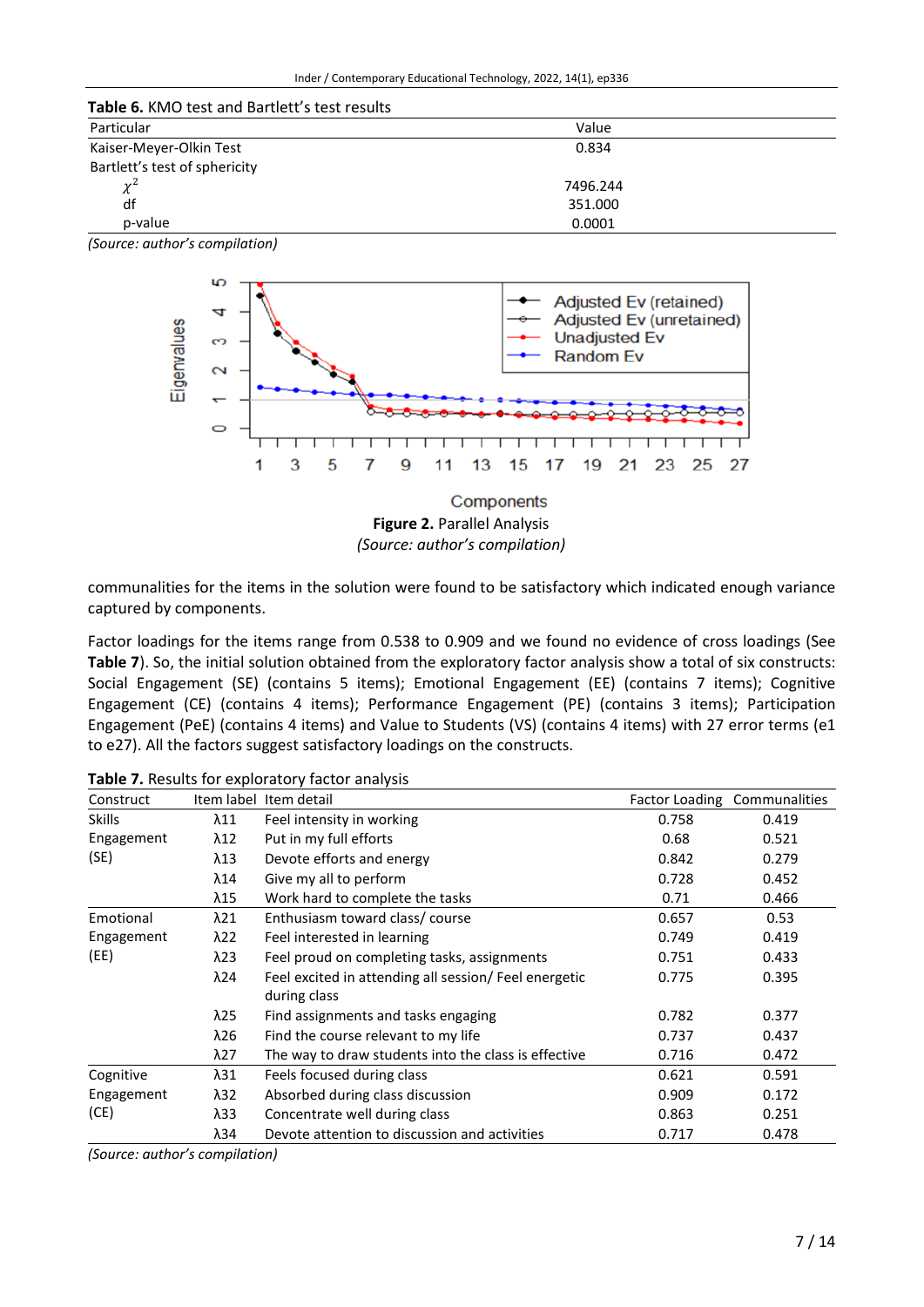| Construct     |              | Item label Item detail                                   |       | Factor Loading Communalities |
|---------------|--------------|----------------------------------------------------------|-------|------------------------------|
| Participation | λ41          | Get to know my peer                                      | 0.538 | 0.538                        |
| Engagement    | λ42          | Find online chat, discussion with instructor interesting | 0.747 | 0.747                        |
| (PE)          | λ43          | Find online chat, discussion with peers interesting      | 0.812 | 0.812                        |
| Performance   | $\lambda$ 51 | Doing well on the tests/quizzes                          | 0.696 | 0.696                        |
| Engagement    | $\lambda$ 52 | Feel interactions with instructor to be more engaging    | 0.791 | 0.791                        |
| (PeE)         | λ53          | Find participation in class activities is satisfactory   | 0.629 | 0.629                        |
|               | λ54          | Clarity about the core concepts has been attained        | 0.707 | 0.707                        |
| Value to      | λ61          | Exercises given in the class hold value to me            | 0.815 | 0.815                        |
| Students (VS) | $\lambda$ 62 | The process of delivery added value to my course         | 0.872 | 0.872                        |
|               | λ63          | The class starts with excitement and interest            | 0.652 | 0.652                        |
|               | λ64          | The course had value                                     | 0.756 | 0.756                        |

#### **Table 7 (continued).** Results for exploratory factor analysis

*(Source: author's compilation)*



**Figure 3.** Proposed research model

#### **Table 8.** Fit indices

| Indices                                                                                                                                                                                                                                                                                                                                                                                                                | Measurement Model | Recommendation |
|------------------------------------------------------------------------------------------------------------------------------------------------------------------------------------------------------------------------------------------------------------------------------------------------------------------------------------------------------------------------------------------------------------------------|-------------------|----------------|
| $\chi^2$ (p value)                                                                                                                                                                                                                                                                                                                                                                                                     | 709.012(0.000)    |                |
| Comparative Fit Index (CFI)                                                                                                                                                                                                                                                                                                                                                                                            | 0.947             | >0.900         |
| Tucker-Lewis Index (TLI)                                                                                                                                                                                                                                                                                                                                                                                               | 0.943             | >0.900         |
| Goodness of Fit Index (GFI)                                                                                                                                                                                                                                                                                                                                                                                            | 0.917             | >0.900         |
| Root mean square error of approximation (RMSEA)                                                                                                                                                                                                                                                                                                                                                                        | 0.044             | < 0.080        |
| $\{C_1, \ldots, C_n, \ldots, C_n, \ldots, C_n, \ldots, C_n, \ldots, C_n, \ldots, C_n, \ldots, C_n, \ldots, C_n, \ldots, C_n, \ldots, C_n, \ldots, C_n, \ldots, C_n, \ldots, C_n, \ldots, C_n, \ldots, C_n, \ldots, C_n, \ldots, C_n, \ldots, C_n, \ldots, C_n, \ldots, C_n, \ldots, C_n, \ldots, C_n, \ldots, C_n, \ldots, C_n, \ldots, C_n, \ldots, C_n, \ldots, C_n, \ldots, C_n, \ldots, C_n, \ldots, C_n, \ldots,$ |                   |                |

*(Source: author's compilation)*

#### **Construct Validity**

Confirmatory factor analysis has been employed to explore the proposed research model (See **Figure 3**) and confirm the scale developed. The fit indices of the research and measurement model were computed. The goodness of fit indices indicates an acceptable fit for the overall model (see **Table 8**). The values for CFI= 0.947, TLI= 0.943, RFI=0.899, GFI=0.917, and RMSEA=0.044. Since measurement model shows adequate fit, then psychometric properties of the model in terms of reliability, convergent validity and discriminant validity are assessed.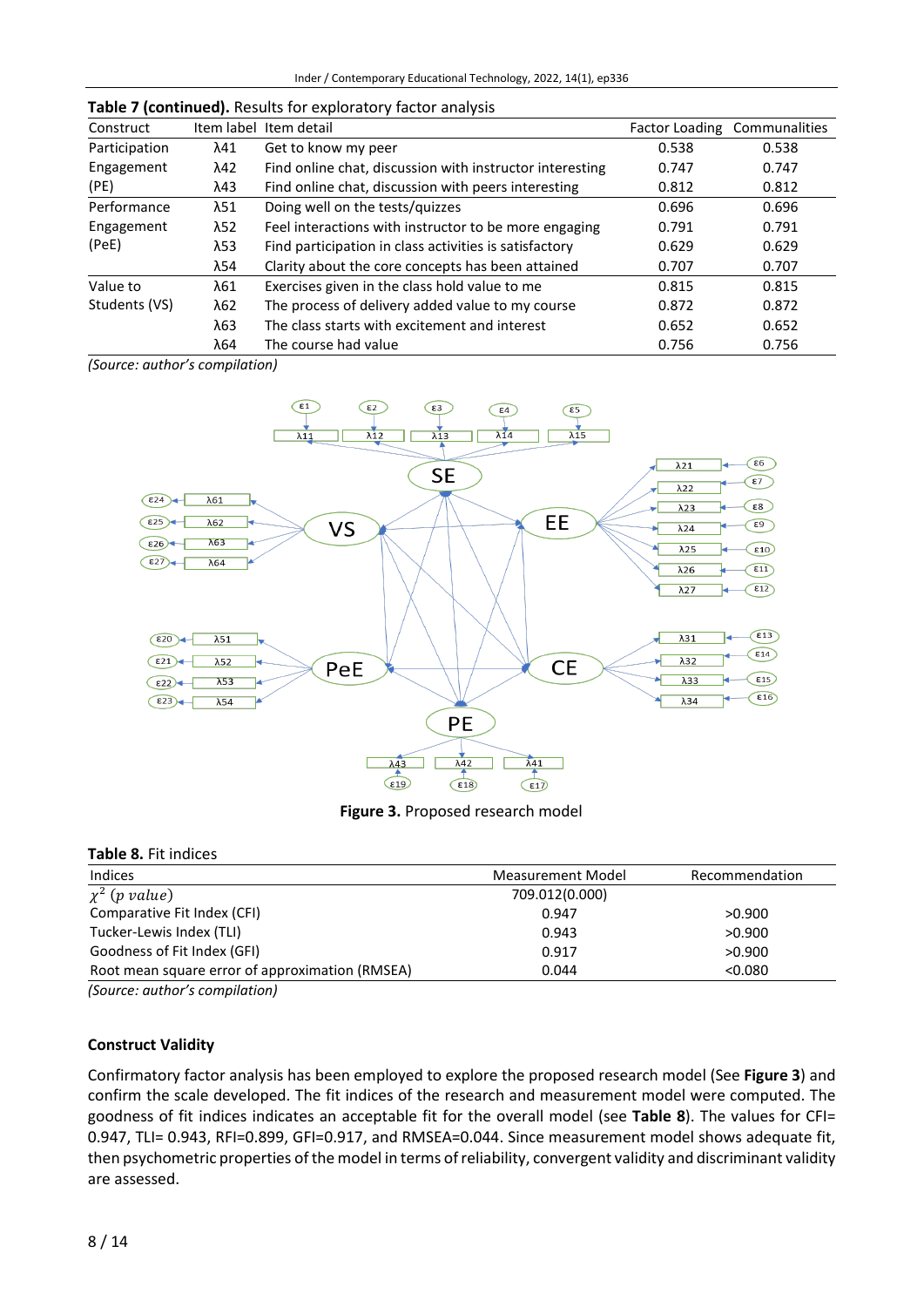| Table 9. Results of discriminant reliability |       |       |       |       |       |       |
|----------------------------------------------|-------|-------|-------|-------|-------|-------|
| Construct                                    | SE    | EЕ    | СE    | PE    | PeE   | VS    |
| <b>SE</b>                                    | 0.745 |       |       |       |       |       |
| EE                                           | 0.000 | 0.739 |       |       |       |       |
| <b>CE</b>                                    | 0.000 | 0.000 | 0.785 |       |       |       |
| <b>PE</b>                                    | 0.000 | 0.000 | 0.000 | 0.708 |       |       |
| PeE                                          | 0.000 | 0.000 | 0.000 | 0.000 | 0.708 |       |
| VS                                           | 0.000 | 0.001 | 0.000 | 0.000 | 0.000 | 0.778 |

*(Source: author's compilation)* (where SE=Skills Engagement, EE=Emotional Engagement, CE= Cognitive Engagement, PE= Participation Engagement, PeE= Performance Engagement, VS= Value to Students)

|           |              |                                                              | Cronbach's Factor Composite |       |                      | Average   |
|-----------|--------------|--------------------------------------------------------------|-----------------------------|-------|----------------------|-----------|
|           |              | Factors Items Item detail                                    | alpha                       |       | loadings reliability | variance  |
|           |              |                                                              |                             |       |                      | extracted |
| <b>SE</b> | $\lambda$ 11 | Feel intensity in working                                    | 0.865                       | 0.812 | 0.861                | 0.556     |
|           | $\lambda$ 12 | Put in my full efforts                                       |                             | 0.756 |                      |           |
|           | $\lambda$ 13 | Devote efforts and energy                                    |                             | 0.969 |                      |           |
|           | $\lambda$ 14 | Give my all to perform                                       |                             | 0.848 |                      |           |
|           | $\lambda$ 15 | Work hard to complete the tasks                              |                             | 0.791 |                      |           |
| EE        | $\lambda$ 21 | Enthusiasm toward class/course                               | 0.897                       | 0.834 | 0.893                | 0.546     |
|           | $\lambda$ 22 | Feel interested in learning                                  |                             | 0.941 |                      |           |
|           | $\lambda$ 23 | Feel proud on completing tasks, assignments                  |                             | 0.949 |                      |           |
|           | $\lambda$ 24 | Feel excited in attending all session/ Feel energetic during |                             | 0.951 |                      |           |
|           |              | class                                                        |                             |       |                      |           |
|           | $\lambda$ 25 | Find assignments and tasks engaging                          |                             | 0.965 |                      |           |
|           | $\lambda$ 26 | Find the course relevant to my life                          |                             | 0.944 |                      |           |
|           | $\lambda$ 27 | The way to draw students into the class is effective         |                             | 0.924 |                      |           |
| <b>CE</b> | $\lambda 31$ | Feels focused during class                                   | 0.854                       | 0.66  | 0.863                | 0.617     |
|           | $\lambda$ 32 | Absorbed during class discussion                             |                             | 0.957 |                      |           |
|           | $\lambda$ 33 | Concentrate well during class                                |                             | 0.939 |                      |           |
|           | $\lambda$ 34 | Devote attention to discussion and activities                |                             | 0.932 |                      |           |
| PE        | λ41          | Get to know my peer                                          | 0.796                       | 0.585 | 0.746                | 0.502     |
|           | $\lambda$ 42 | Find online chat, discussion with instructor interesting     |                             | 0.776 |                      |           |
|           | $\lambda$ 43 | Find online chat, discussion with peers interesting          |                             | 0.821 |                      |           |
| PeE       | $\lambda$ 51 | Doing well on the tests/quizzes                              | 0.811                       | 0.766 | 0.799                | 0.501     |
|           | λ52          | Feel interactions with instructor to be more engaging        |                             | 0.856 |                      |           |
|           | $\lambda$ 53 | Find participation in class activities is satisfactory       |                             | 0.784 |                      |           |
|           | $\lambda$ 54 | Clarity about the core concepts has been attained            |                             | 0.827 |                      |           |
| <b>VS</b> | λ61          | Exercises given in the class hold value to me                | 0.856                       | 0.69  | 0.858                | 0.605     |
|           | $\lambda$ 62 | The process of delivery added value to my course             |                             | 0.835 |                      |           |
|           | $\lambda$ 63 | The class starts with excitement and interest                |                             | 0.85  |                      |           |
|           | $\lambda$ 64 | The course had value                                         |                             | 0.855 |                      |           |

*(Source: author's compilation)* (where SE=Skills Engagement, EE=Emotional Engagement, CE= Cognitive Engagement, PE= Participation Engagement, PeE= Performance Engagement, VS= Value to Students)

To successfully obtain results, reliability of the constructs is tested. For reliability, the values for Cronbach's alpha for each construct and the complete questionnaire were calculated. The values for Cronbach's alpha range from 0.796 to 0.897 with a value of cronbach's alpha for overall questionnaire of 0.818. Referring to Brown (2015); Brown and Moore (2012), we have considered value of more than 0.70 for factor loading to confirm a factor, and 0.50 value for average variance extracted value required. Moreover, each square root degree of the average variance extracted values in one of the specific constructs must be higher than the correlation values between the construct and other constructs for discriminant validity. This indicates sufficient convergent validity supporting the representations of observed variables in the intended latent variable. Referring to **Tables 9** and **10** the current study passes a set of reliability tests.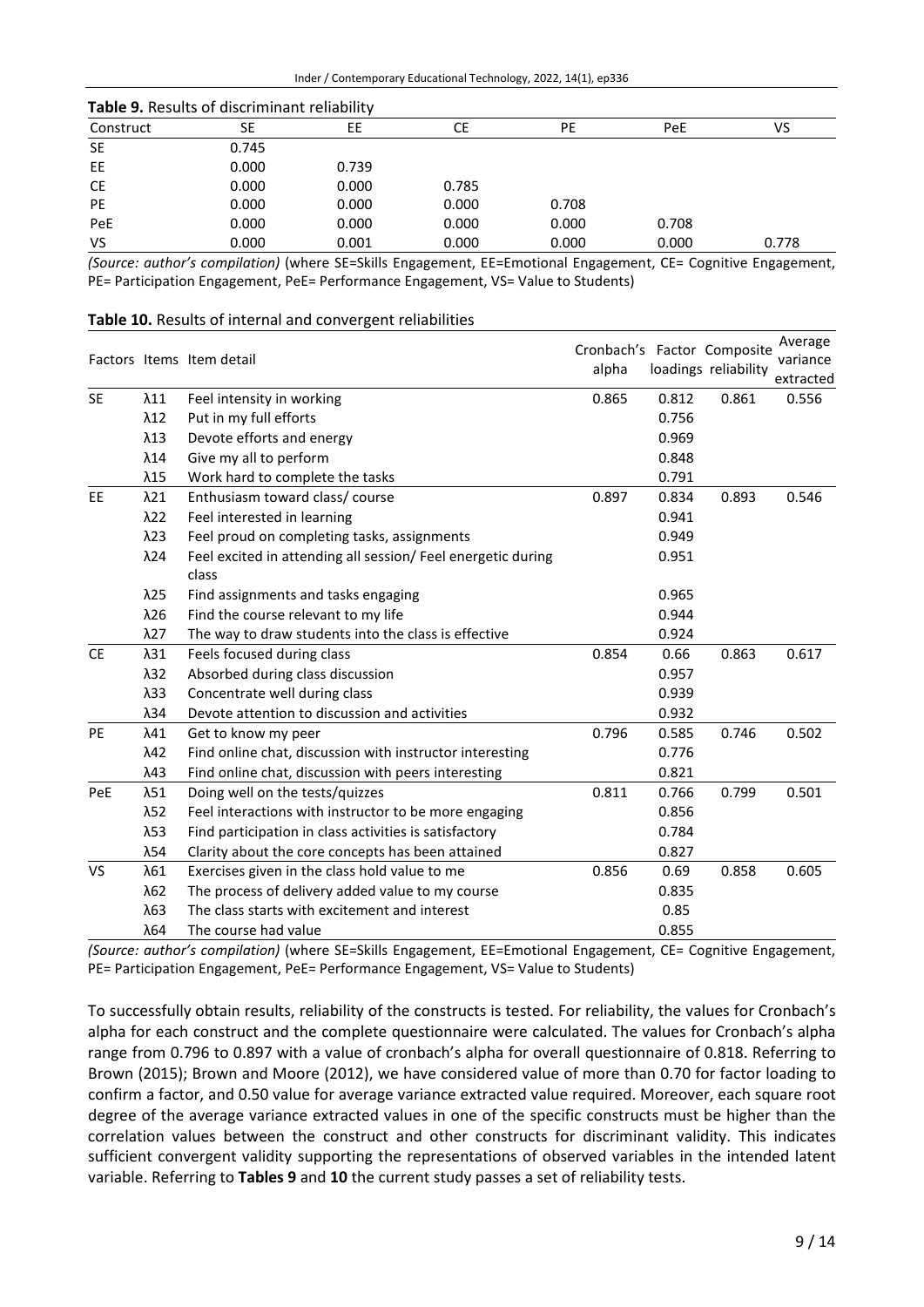

**Figure 4.** Proposed research model confirmed via confirmatory factor analysis *(Source: author's compilation)*

#### **DISCUSSION AND ANALYSIS**

The current study aims to develop a scale for measurement of student engagement for online courses. The results indicate that there are six main constructs that play a significant role which influence student engagement on online courses. The results of the study are consistent with existing literature in student engagement in online platforms (Dixson, 2015; Fredrick et al, 2004; Park & Yun, 2017, Purinton & Burke, 2019).

Furthermore, this study finds the skills engagement, emotional engagement, cognitive engagement, performance engagement but found participation engagement and value to students to be challenging.

Skills engagement marks on the constructivist assumption of how students are willing to make best use of their personal resources like time and efforts to complete the study material (Dixson, 2015; Handelsman et al., 2005; Purinton & Burke, 2019) acquire the high-quality learning.

Emotional engagement, as a significant construct for student engagement for online courses, focuses on to cultivate connect with learning experience via class activities, peer group connections (Black & Allen, 2018; Purinton & Burke, 2019). If a student feels emotionally connected with the learning experience, then he would attempt to put his best foot forward to achieve best possible results and complete all the assignments as per the time line of the courses. It enhances the application aspect of the learning acquired during the course. Getting students emotionally engaged during online courses can become challenging, yet it has been given sufficient importance for engaging students on online courses.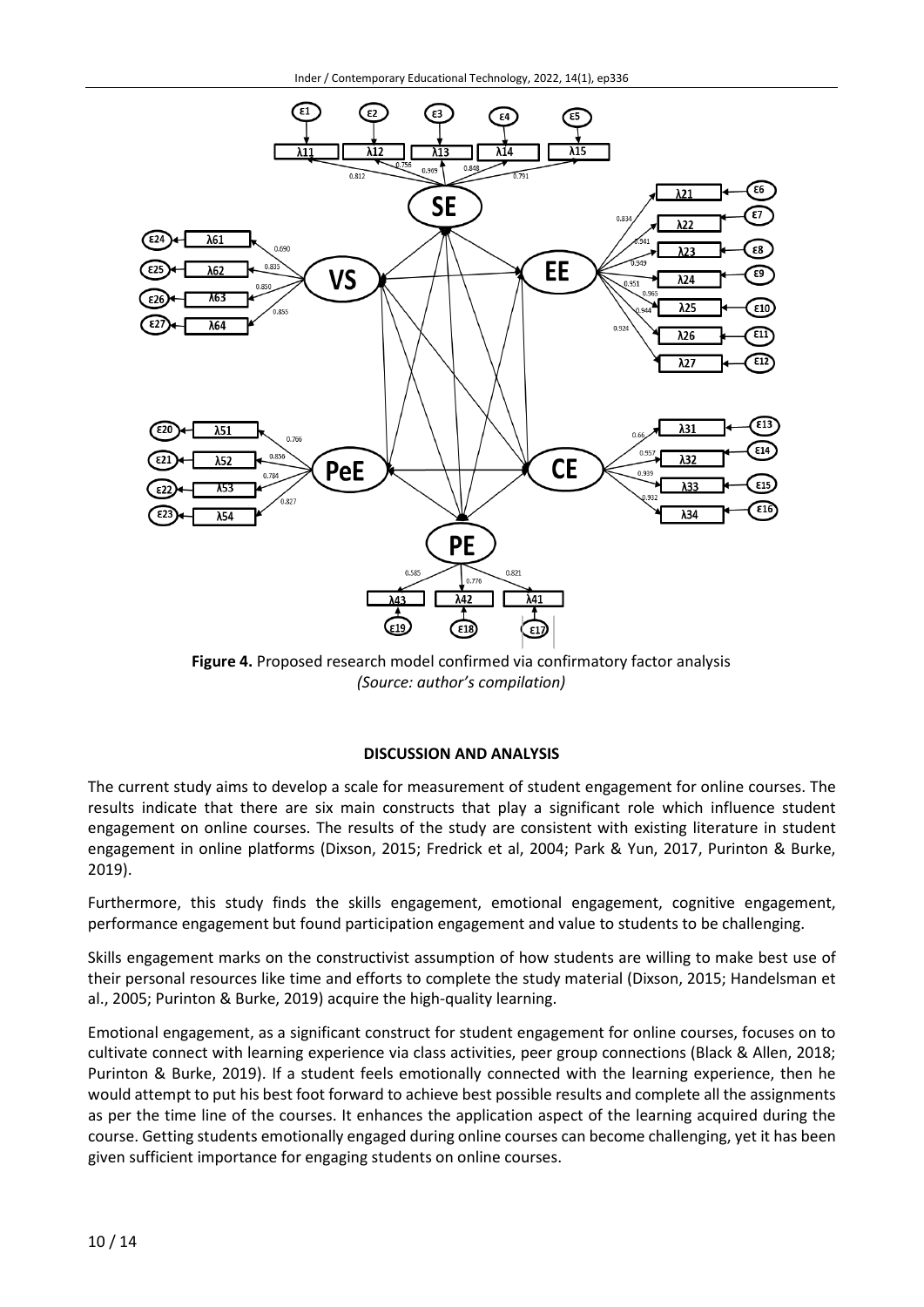In line with Park and Yun (2017), and Fredrick et al. (2004), cognitive engagement reflects on the capacity of the student response towards learning activities. For example, online discussion boards help weak students to build in cognitive capacity by discussion with strong ones and by applying peer questions. It can be improved by adopting wide range of strategies for learning so that students relate with the subject easily. Participation engagement becomes more challenging on online student engagement as interactions between peers and instructors gets limited. Yet, including collaborative exercises in the course structure can help instructors to make course more participative and improve the overall student engagement (Kurucay & Innan, 2017).

Performance engagement, as a construct, diverts the attention of students towards the achievement of goals of the learning experience (Dixson, 2015; Hofer, 2004). Bringing in the lens on graduate students, students attempt to perform better on their quizzes, assignments. Performing and acquiring good grades marks the engagement of students in the learning and knowledge acquisition process. Strong relationship between communication with instructors improves satisfaction from online courses and engages students as well (Cole, 2016). Additionally, value to students, as a construct, brings the attention of students towards the achievement of learning outcomes and feeling more engaged via value driven from achievement (Graeff, 2010). Bringing in value to students provide ample grounds for students to carry out future research in order to develop supplementary knowledge on this (Hayes, 2018).

The results of the study are consistent with existing literature in student engagement in online platforms (Dixson, 2015; Fredrick et al, 2004; Park & Yun, 2017; Purinton & Burke, 2019).

### **IMPLICATIONS**

The present study tries to make following implications to the existing literature on student engagement. Considering an academic perspective, the study affirms the effectiveness and efficiency for online courses in engaging students. The study decomposes student engagement into six constructs indicating different dimensions of student engagement. Applying an academic and contextual lens, the study suggests how meaningful learning experiences can be achieved for online courses. The theoretical overlapping of different dimensions of student engagement influences the engagement level of student in an online class.

From an institution's perspective, the findings suggest that the research model can be extended to allow higher education institutions to institute their own set of guidelines and embedded the dimensions of student engagement in the design, structure, and delivery of the online courses. Measuring on the student engagement would help the institutions in development and transformation of knowledge that help in building and sustaining a better community.

#### **LIMITATIONS AND SCOPE FOR FUTURE**

The study has few limitations. First, the study has been carried out to university students who are either pursuing their graduation or post-graduation. Second, the research model can be extended to include set of demographics. Thus, future research should utilize the results and implications of the research model presented in the current study for addressing the student engagement under different cultural conditions and different disciplines.

**Funding:** The author received no financial support for the research and/or authorship of this article. **Declaration of interest:** Author declares no competing interest. **Data availability:** Data generated or analysed during this study are available from the author on request.

#### **REFERENCES**

Astin, A. W. (1984). Student involvement: A developmental theory for higher education. *Journal of college student personnel*, *25*(4), 297-308.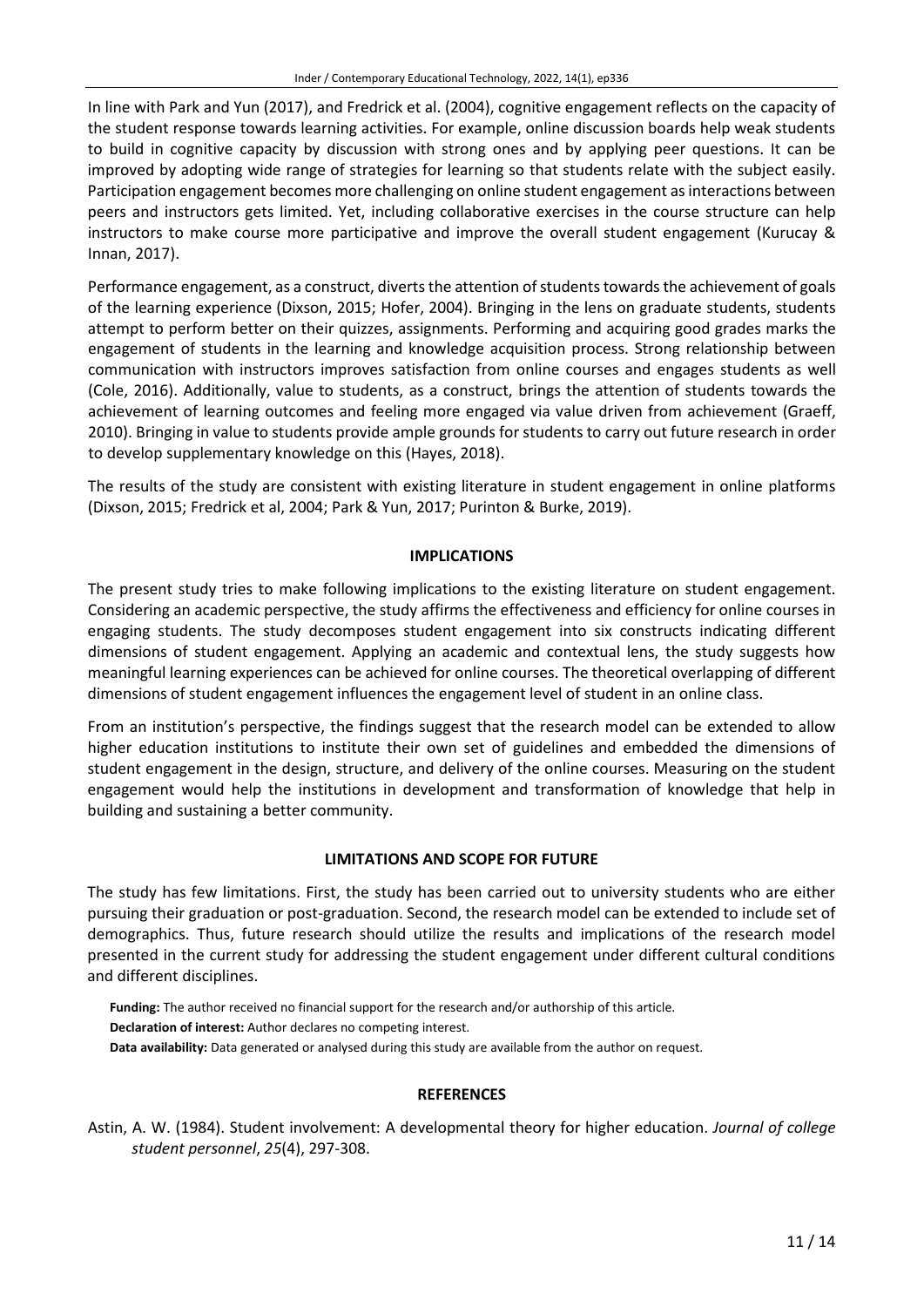- Axelson, R. D., & Flick, A. (2010). Defining student engagement. *Change: The magazine of higher learning*, *43*(1), 38-43. <https://doi.org/10.1080/00091383.2011.533096>
- Bigatel, P. M., Ragan, L. C., Kennan, S., May, J., & Redmond, B. F. (2012). The identification of competencies for online teaching success. *Journal of Asynchronous Learning Networks*, *16*(1), 59-77. <https://doi.org/10.24059/olj.v16i1.215>
- Biggs, J. B. (1987). *Student approaches to learning and studying. Research monograph*. Australian Council for Educational Research Ltd.
- Black, S., & Allen, J. D. (2018). Part 4: Academic self-concept and emotions. *The Reference Librarian*, *59*(1), 42-55. <https://doi.org/10.1080/02763877.2017.1349022>
- Brown, T. A. (2015). *Confirmatory factor analysis for applied research*. Guilford publications.
- Brown, T. A., & Moore, M. T. (2012). Confirmatory factor analysis. In R. H. Hoyle (Ed.), *Handbook of structural equation modeling* (pp. 361-379). The Guilford Press.
- Bryson, C. (2014). Clarifying the concept of student engagement. In C. Bryson (Ed.), *Understanding and developing student engagement* (pp. 21-42). Routledge. <https://doi.org/10.4324/9781315813691>
- Bryson, C., Cooper, G., & Hardy, C. (2010). *Reaching a common understanding of the meaning of student engagement* [Paper presentation]. Society of Research into Higher Education Conference, Celtic Manor, Wales, 14-16, December 2010.
- Burch, G. F., Heller, N. A., Burch, J. J., Freed, R., & Steed, S. A. (2015). Student engagement: Developing a conceptual framework and survey instrument. *Journal of Education for Business*, *90*(4), 224-229. <https://doi.org/10.1080/08832323.2015.1019821>
- Chalmers, D. (2008). *Indicators of university teaching and learning quality*. Australian Learning & Teaching Council.
- Cole, A. W. (2016). Testing the impact of student preference for face-to-face communication on online course satisfaction. *Western Journal of Communication*, *80*(5), 619-637. <https://doi.org/10.1080/10570314.2016.1186824>
- Corno, L., & Mandinach, E. B. (1983). The role of cognitive engagement in classroom learning and motivation. *Educational Psychologist*, *18*(2), 88-108. <https://doi.org/10.1080/00461528309529266>
- Dinno, A. (2009). Implementing Horn's parallel analysis for principal component analysis and factor analysis. *The Stata Journal*, *9*(2), 291-298. <https://doi.org/10.1177/1536867X0900900207>
- Dixson, M. D. (2015). Measuring student engagement in the online course: The Online Student Engagement scale (OSE). *Online Learning*, *19*(4), n4. <https://doi.org/10.24059/olj.v19i4.561>
- Drouin, M. A. (2008). The relationship between student's perceived sense of community and satisfaction, achievement, and retention in an online course. *Quarterly Review of Distance Education*, *9*(3).
- Fredricks, J. A., Blumenfeld, P. C., & Paris, A. H. (2004). School engagement: Potential of the concept, state of the evidence. *Review of Educational Research*, *74*(1), 59-109. <https://doi.org/10.3102/00346543074001059>
- Graeff, T. R. (2010). Strategic teaching for active learning. *Marketing Education Review*, *20*(3), 265-278. <https://doi.org/10.2753/MER1052-8008200307>
- Handelsman, M. M., Briggs, W. L., Sullivan, N., & Towler, A. (2005). A measure of college student course engagement. *The Journal of Educational Research*, *98*(3), 184-192. <https://doi.org/10.3200/JOER.98.3.184-192>
- Hatch, D. K. (2012). Unpacking the black box of student engagement: The need for programmatic investigation of high impact practices. *Community College Journal of Research and Practice*, *36*(11), 903-915. <https://doi.org/10.1080/10668926.2012.690319>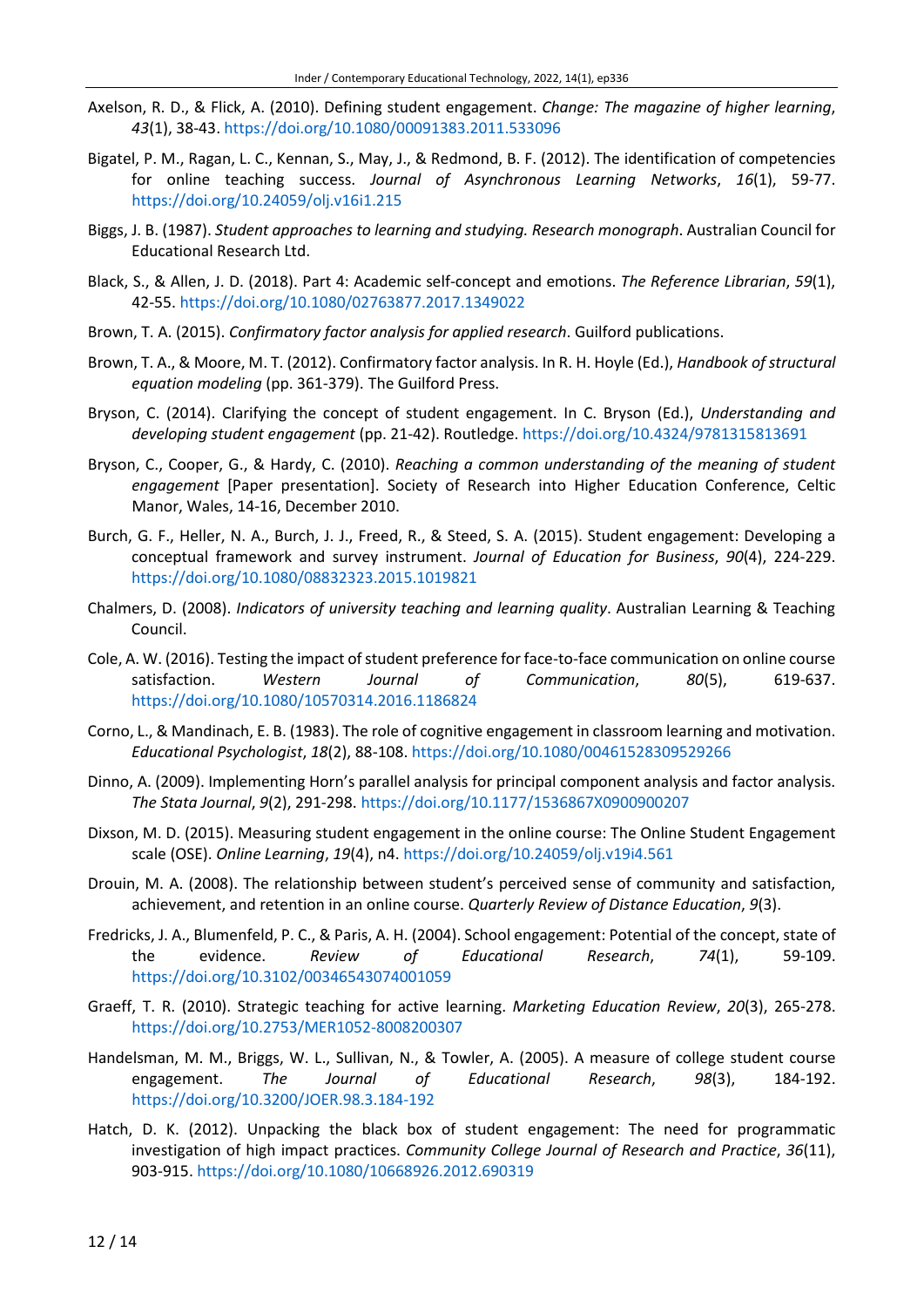- Hayes, A. F. (2018). *Introduction to mediation, moderation, and conditional process analysis: A regressionbased approach*. Guilford publications.
- Hofer, B. K. (2004). Exploring the dimensions of personal epistemology in differing classroom contexts: Student interpretations during the first year of college. *Contemporary educational psychology*, *29*(2), 129-163. <https://doi.org/10.1016/j.cedpsych.2004.01.002>
- Jennings, J. M., & Angelo, T. A. (2006). *Student engagement: Measuring and enhancing engagement with learning* [Paper presentation]. Proceedings of a Symposium, Frederic Wallis House Conference Centre, Lower Hutt, Wellington.
- Kahn, W. A. (1990). Psychological conditions of personal engagement and disengagement at work. *Academy of Management Journal*, *33*(4), 692-724. <https://doi.org/10.5465/256287>
- Kahu, E. R. (2013). Framing student engagement in higher education. *Studies in Higher Education*, *38*(5), 758- 773. <https://doi.org/10.1080/03075079.2011.598505>
- Kahu, E. R., & Nelson, K. (2018). Student engagement in the educational interface: understanding the mechanisms of student success. *Higher Education Research & Development*, *37*(1), 58-71. <https://doi.org/10.1080/07294360.2017.1344197>
- Kehrwald, B. (2008). Understanding social presence in text-based online learning environments. *Distance Education*, *29*(1), 89-106. <https://doi.org/10.1080/01587910802004860>
- Koohang, A., Paliszkiewicz, J., Klein, D., & Nord, J. H. (2016). The importance of active learning elements in the design of online courses. *Online Journal of Applied Knowledge Management, 4*, 17-28. [https://doi.org/10.36965/OJAKM.2016.4\(2\)17-28](https://doi.org/10.36965/OJAKM.2016.4(2)17-28)
- Kuh, G. D. (2003). What we're learning about student engagement from NSSE: Benchmarks for effective educational practices. *Change: The Magazine of Higher Learning*, *35*(2), 24-32. <https://doi.org/10.1080/00091380309604090>
- Kuh, G. D., Cruce, T., Shoup, R., Kinzie, J., & Gonyea, R. M. (2007). *Unmasking the effects of student engagement on college grades and persistence*. American Educational Research Association Annual Meeting. <https://doi.org/10.1080/00221546.2008.11772116>
- Kurucay, M., & Inan, F. A. (2017). Examining the effects of learner-learner interactions on satisfaction and learning in an online undergraduate course. *Computers & Education*, *115*, 20-37. <https://doi.org/10.1016/j.compedu.2017.06.010>
- Leach, L. (2016). Enhancing student engagement in one institution. *Journal of Further and Higher Education*, *40*(1), 23-47. <https://doi.org/10.1080/0309877X.2013.869565>
- Lynn, M. R. (1986). Determination and Quantification of content validity. *Nursing Research, 35*(6), 382-385. <https://doi.org/10.1097/00006199-198611000-00017>
- Marks, H. M. (2000). Student engagement in instructional activity: Patterns in the elementary, middle, and high school years. *American Educational Research Journal*, *37*(1), 153-184. <https://doi.org/10.3102/00028312037001153>
- Meyer, K. A. (Ed.). (2014). Student engagement online learning: What works and why*. ASHE higher education report, 40*(6), 1-114. <https://doi.org/10.1002/aehe.20018>
- Newmann, F. M. (1992). *Student engagement and achievement in American secondary schools*. Teachers College Press.
- Nystrand, M., & Gamoran, A. (1991). Instructional discourse, student engagement, and literature achievement. In *Research in the Teaching of English* (pp. 261-290).
- Oliveira, I., Tinoca, L., & Pereira, A. (2011). Online group work patterns: How to promote a successful collaboration. *Computers & Education*, *57*(1), 1348-1357. <https://doi.org/10.1016/j.compedu.2011.01.017>